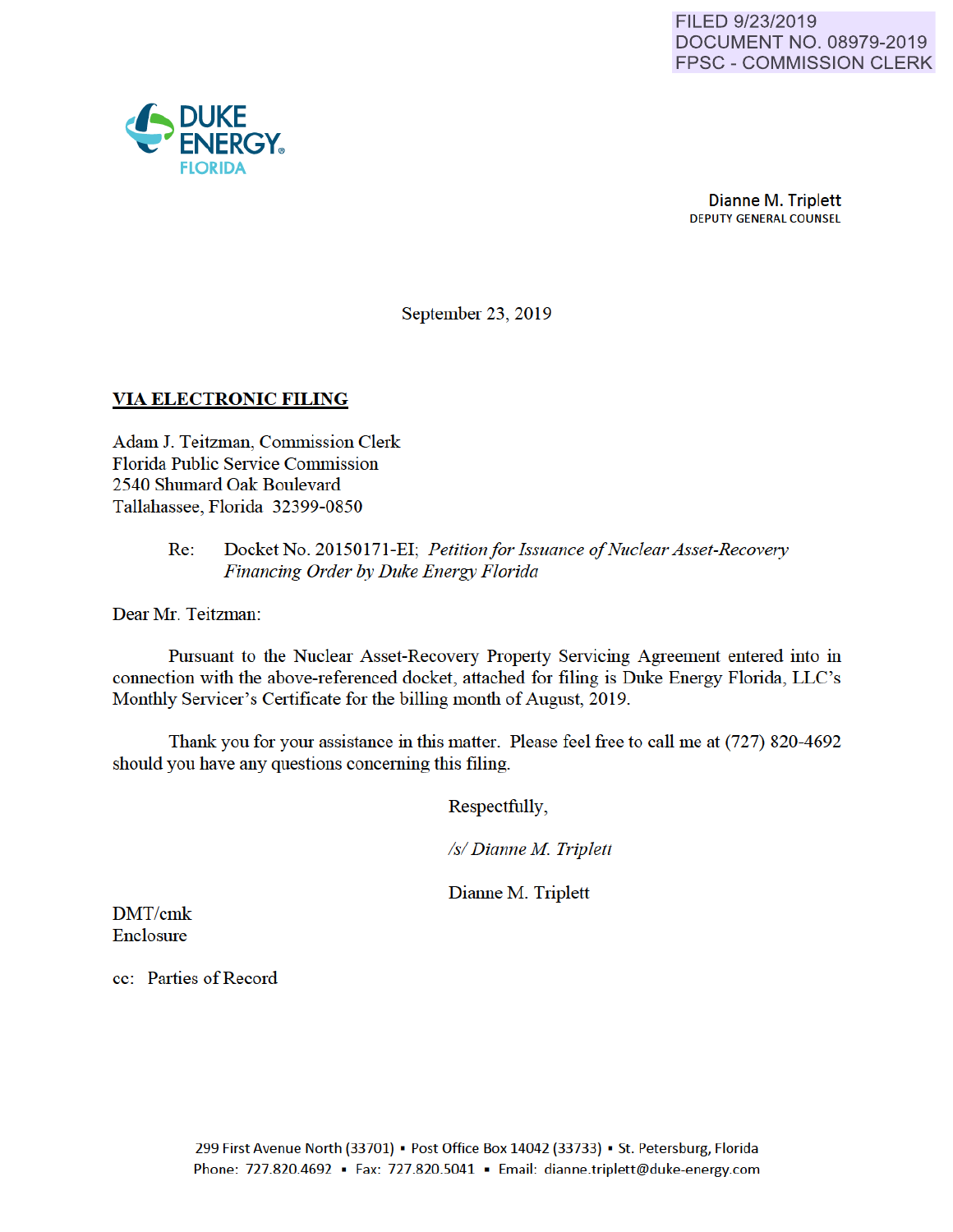# **CERTIFICATE OF SERVICE**

I HEREBY CERTIFY that a true and correct copy of the foregoing has been furnished via electronic mail to the following this  $23<sup>rd</sup>$  day of September, 2019.

|                                             | /s/ Dianne M. Triplett            |  |
|---------------------------------------------|-----------------------------------|--|
|                                             | Attorney                          |  |
|                                             |                                   |  |
| Theresa Tan                                 | C. Rehwinkel / J. Kelly           |  |
| Office of the General Counsel               | Office of Public Counsel          |  |
| <b>Florida Public Service Commission</b>    | c/o The Florida Legislature       |  |
| 2540 Shumard Oak Blyd.                      | 111 West Madison Street, Room 812 |  |
| Tallahassee, FL 32399-0850                  | Tallahassee, FL 32399-1400        |  |
| <u>ltan@psc.state.fl.us</u>                 | kelly.jr@leg.state.fl.us          |  |
|                                             | rehwinkel.charles@leg.state.fl.us |  |
| Jon C. Moyle, Jr. / Karen A. Putnal         |                                   |  |
| 118 North Gadsden Street                    | James W. Brew                     |  |
| Tallahassee, FL 32301                       | 1025 Thomas Jefferson Street, NW  |  |
| jmoyle@moylelaw.com                         | Eighth Floor, West Tower          |  |
| kputnal@moylelaw.com                        | Washington, DC 20007-5201         |  |
|                                             | jbrew@smxblaw.com                 |  |
| Robert Scheffel Wright / John T. LaVia, III |                                   |  |
| 1300 Thomaswood Drive                       |                                   |  |
| Tallahassee, FL 32308                       |                                   |  |
| schef@gbwlegal.com                          |                                   |  |
| jlavia@gbwlegal.com                         |                                   |  |
|                                             |                                   |  |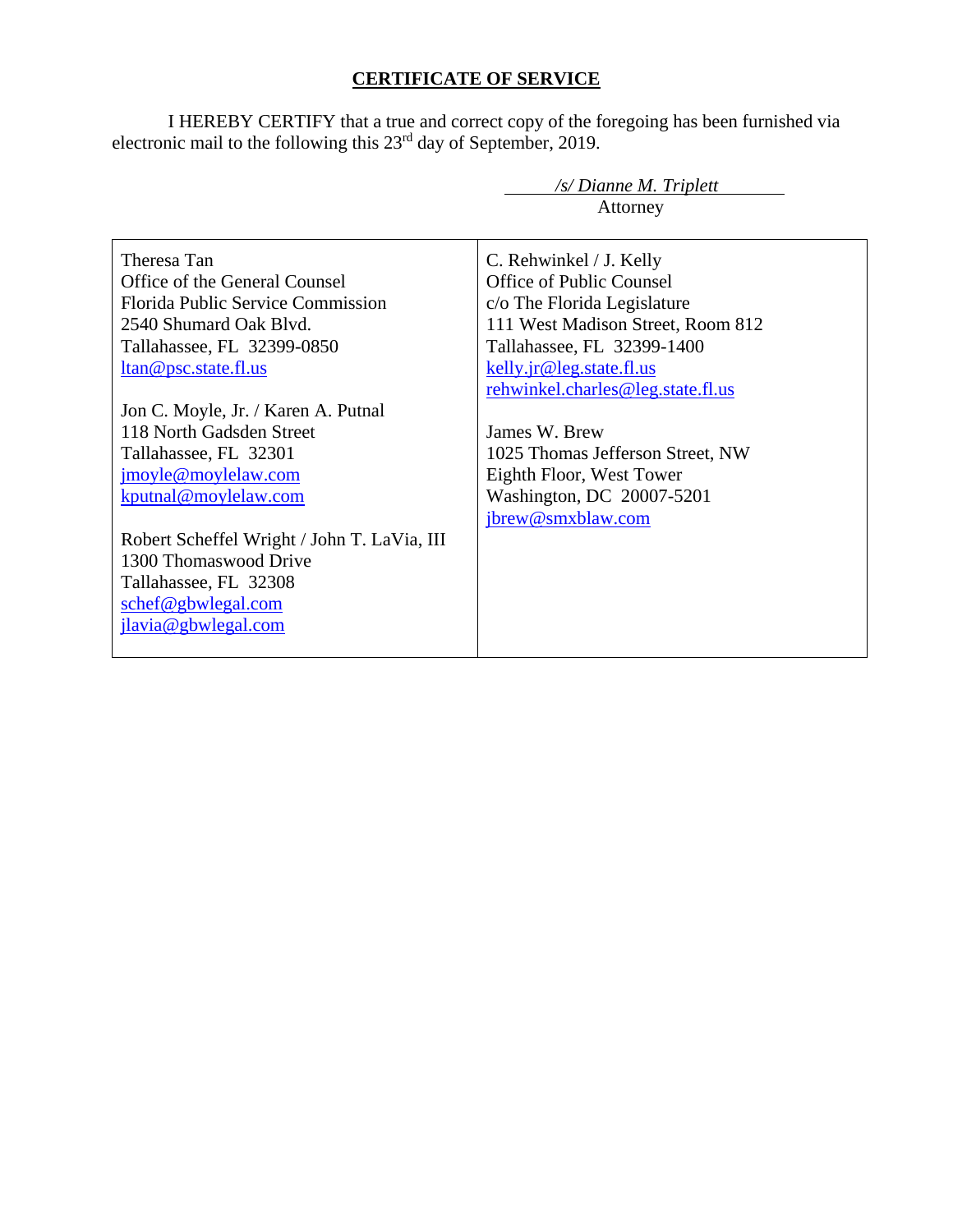# **MONTHLY SERVICER'S CERTIFICATE**

#### DUKE ENERGY FLORIDA PROJECT FINANCE, LLC

### \$1,294,290,000 Series A Senior Secured Nuclear Asset-Recovery Bonds

Pursuant to SECTION 3.01(b) of the Nuclear Asset-Recovery Property Servicing Agreement dated as of June 22, 2016 by and between Duke Energy Florida, Inc., as Servicer, and Duke Energy Florida Project Finance, LLC, as Issuer (the "Servicing Agreement"), the Servicer does hereby certify as follows:

Capitalized terms used but not defined in this Monthly Servicer's Certificate have their respective meanings as set forth in the Servicing Agreement. References herein to certain sections and subsections are references to the respective sections or subsections of the Servicing Agreement.

Current BILLING MONTH: August 2019

| Standard Billing for prior BILLING MONTH: July 2019            |                   |       |
|----------------------------------------------------------------|-------------------|-------|
| <b>Residential Total Billed</b>                                | \$<br>290,336,731 |       |
| Residential NUCLEAR ASSET-RECOVERY CHARGE ("NARC") Billed      | 5,048,351         | 1.74% |
| General Service Non-Demand Total Billed                        | 28,527,386        |       |
| General Service Non-Demand NARC Billed                         | 489,265           | 1.72% |
| <b>General Service Billed</b>                                  | 1,516,732         |       |
| General Service NARC Billed                                    | 23,278            | 1.53% |
| <b>General Service Demand Total Billed</b>                     | 118,522,516       |       |
| <b>General Service Demand NARC Billed</b>                      | 2,210,096         | 1.86% |
| Curtailable Total Billed                                       | 91,579            |       |
| Curtallable NARC Billed                                        | 1,695             | 1.85% |
| Interruptible Total Billed                                     | 10,429,327        |       |
| <b>Interruptible NARC Billed</b>                               | 259,345           | 2.49% |
| <b>Lighting Total Billed</b>                                   | 2,158,933         |       |
| <b>Lighting NARC Billed</b>                                    | 7,839             | 0.36% |
| YTD Net Write-offs as a % of Total Billed Revenue (see Note 1) |                   |       |
| Non-Residential Class Customer Write-offs                      |                   |       |
| Residential Class Customer Write-offs                          |                   |       |
| Total Write-offs                                               | 0.17%             |       |
| <b>Aggregate NARC Collections (see Note 2)</b>                 |                   |       |
| <b>Total NARC Remitted for Current BILLING MONTH</b>           |                   |       |
| <b>Residential NARC Collected</b>                              | \$<br>4,980,256   |       |
| General Service Non-Demand NARC Collected                      | 483,035           |       |
| <b>General Service NARC Collected</b>                          | 23,002            |       |
| <b>General Service Demand NARC Collected</b>                   | 2,180,399         |       |
| <b>Curtailable NARC Collected</b>                              | 793               |       |
| Interruptible NARC Collected                                   | 256,191           |       |

7,932

7,931,608

7,931,608

 $\overline{\mathsf{s}}$ 

\$

#### **Total Current NARC Collected and Remitted**

**Lighting NARC Collected** 

**Sub-Total of NARC Collected** 

Current BILUNG MONTH: 7/31/2019 - 8/28/2019